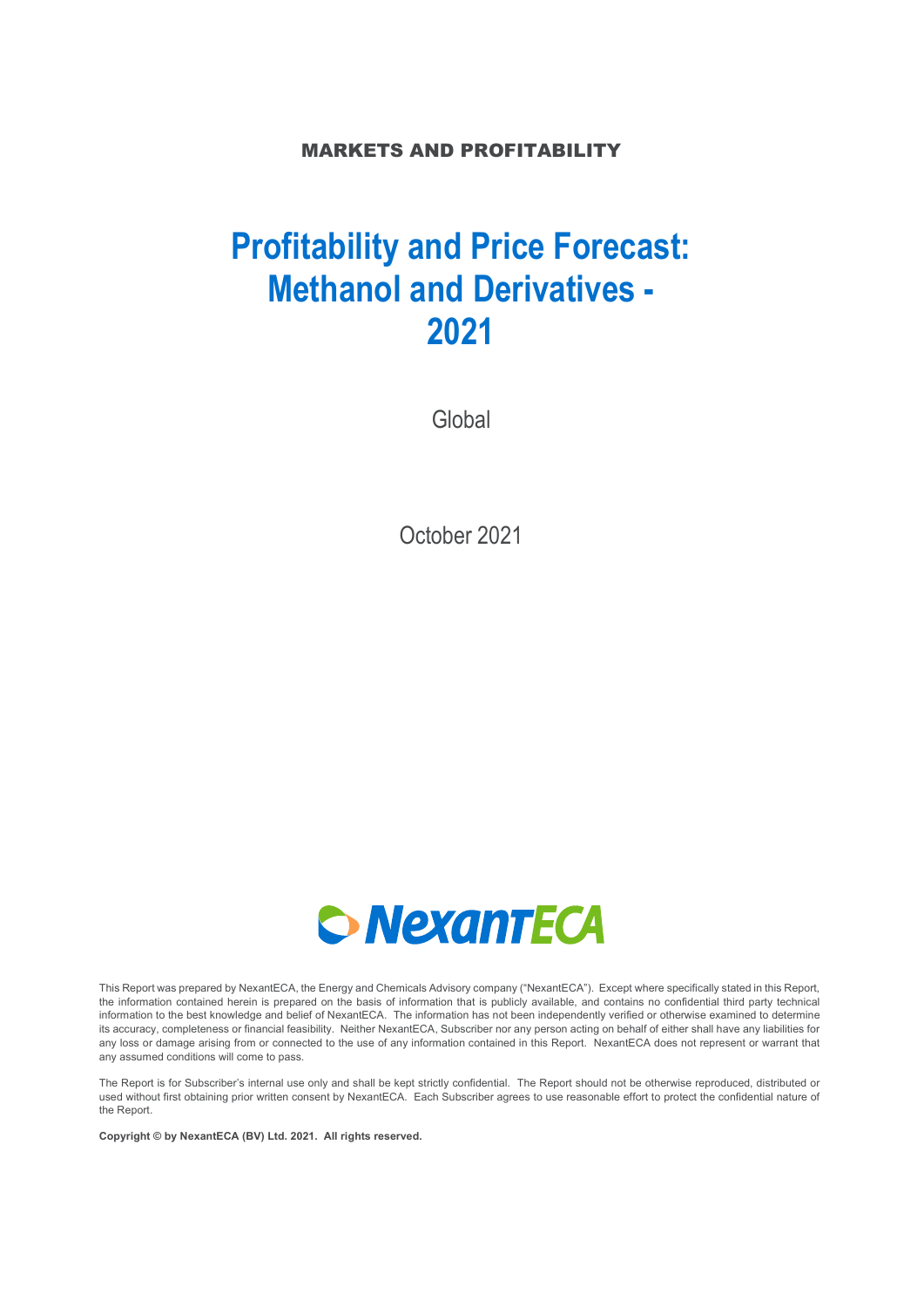

## **Contents**

| 1.1<br>$\overline{2}$<br>2.1<br>2.2<br>2.2.1<br>2.2.2<br>2.2.3<br>2.2.4<br>2.2.5<br>2.3<br>2.3.1<br>2.3.2<br>2.4<br>2.5<br>2.5.1<br>2.5.2<br>2.6<br>2.6.1<br>2.6.2<br>2.6.3<br>2.6.4<br>2.6.5<br>3<br>3.1<br>3.2<br>3.3<br>4<br>4.1<br>4.2<br>4.3<br>4.4<br>4.5<br>4.6<br>4.7<br>5<br>5.1<br>5.1.1<br>5.1.2<br>5.2 | 1 |  |  |  |  |
|--------------------------------------------------------------------------------------------------------------------------------------------------------------------------------------------------------------------------------------------------------------------------------------------------------------------|---|--|--|--|--|
|                                                                                                                                                                                                                                                                                                                    |   |  |  |  |  |
|                                                                                                                                                                                                                                                                                                                    |   |  |  |  |  |
|                                                                                                                                                                                                                                                                                                                    |   |  |  |  |  |
|                                                                                                                                                                                                                                                                                                                    |   |  |  |  |  |
|                                                                                                                                                                                                                                                                                                                    |   |  |  |  |  |
|                                                                                                                                                                                                                                                                                                                    |   |  |  |  |  |
|                                                                                                                                                                                                                                                                                                                    |   |  |  |  |  |
|                                                                                                                                                                                                                                                                                                                    |   |  |  |  |  |
|                                                                                                                                                                                                                                                                                                                    |   |  |  |  |  |
|                                                                                                                                                                                                                                                                                                                    |   |  |  |  |  |
|                                                                                                                                                                                                                                                                                                                    |   |  |  |  |  |
|                                                                                                                                                                                                                                                                                                                    |   |  |  |  |  |
|                                                                                                                                                                                                                                                                                                                    |   |  |  |  |  |
|                                                                                                                                                                                                                                                                                                                    |   |  |  |  |  |
|                                                                                                                                                                                                                                                                                                                    |   |  |  |  |  |
|                                                                                                                                                                                                                                                                                                                    |   |  |  |  |  |
|                                                                                                                                                                                                                                                                                                                    |   |  |  |  |  |
|                                                                                                                                                                                                                                                                                                                    |   |  |  |  |  |
|                                                                                                                                                                                                                                                                                                                    |   |  |  |  |  |
|                                                                                                                                                                                                                                                                                                                    |   |  |  |  |  |
|                                                                                                                                                                                                                                                                                                                    |   |  |  |  |  |
|                                                                                                                                                                                                                                                                                                                    |   |  |  |  |  |
|                                                                                                                                                                                                                                                                                                                    |   |  |  |  |  |
|                                                                                                                                                                                                                                                                                                                    |   |  |  |  |  |
|                                                                                                                                                                                                                                                                                                                    |   |  |  |  |  |
|                                                                                                                                                                                                                                                                                                                    |   |  |  |  |  |
|                                                                                                                                                                                                                                                                                                                    |   |  |  |  |  |
|                                                                                                                                                                                                                                                                                                                    |   |  |  |  |  |
|                                                                                                                                                                                                                                                                                                                    |   |  |  |  |  |
|                                                                                                                                                                                                                                                                                                                    |   |  |  |  |  |
|                                                                                                                                                                                                                                                                                                                    |   |  |  |  |  |
|                                                                                                                                                                                                                                                                                                                    |   |  |  |  |  |
|                                                                                                                                                                                                                                                                                                                    |   |  |  |  |  |
|                                                                                                                                                                                                                                                                                                                    |   |  |  |  |  |
|                                                                                                                                                                                                                                                                                                                    |   |  |  |  |  |
|                                                                                                                                                                                                                                                                                                                    |   |  |  |  |  |
|                                                                                                                                                                                                                                                                                                                    |   |  |  |  |  |
|                                                                                                                                                                                                                                                                                                                    |   |  |  |  |  |
|                                                                                                                                                                                                                                                                                                                    |   |  |  |  |  |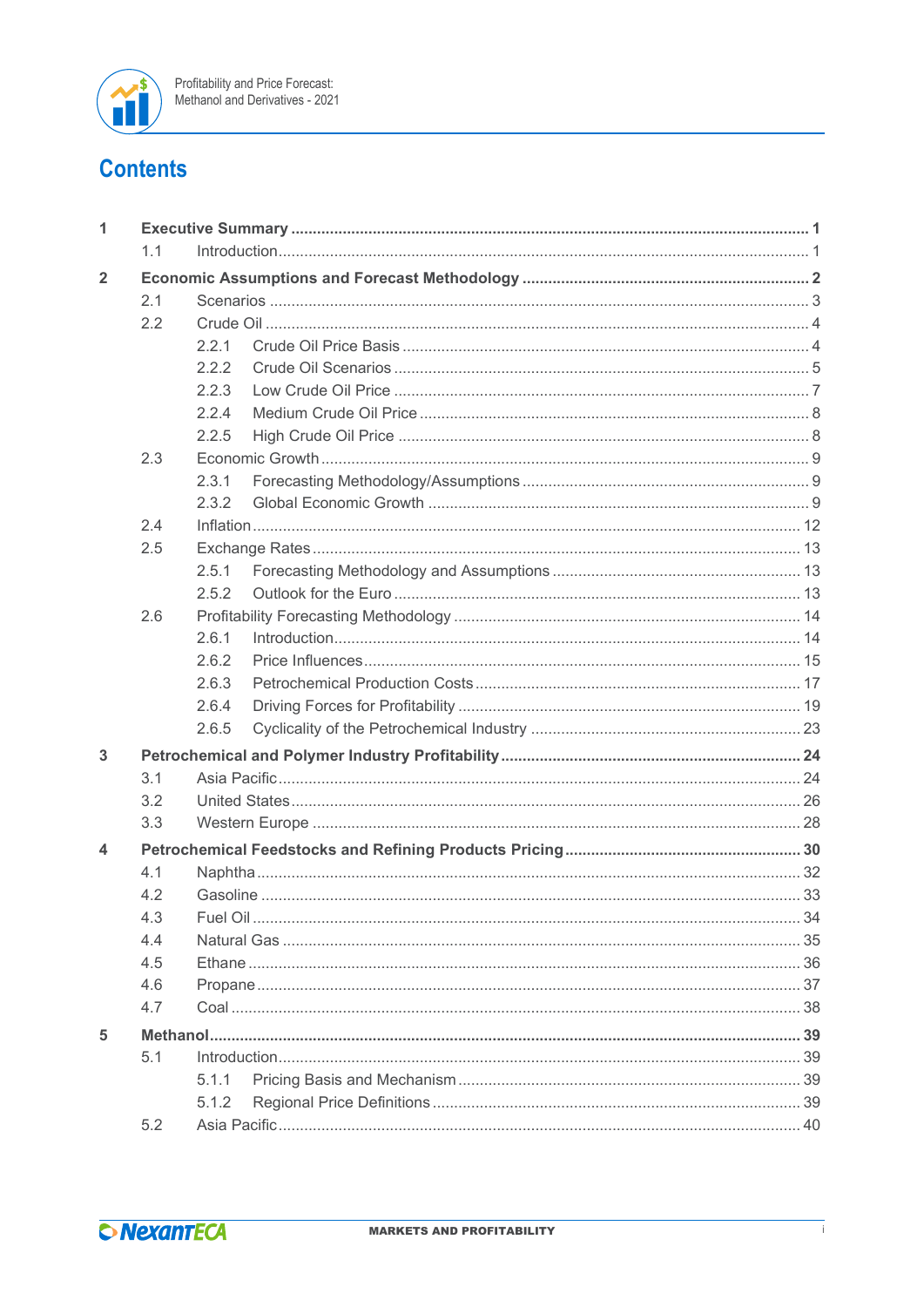

|                |     | 5.2.1 |  |  |
|----------------|-----|-------|--|--|
|                |     | 5.2.2 |  |  |
|                | 5.3 |       |  |  |
|                |     | 5.3.1 |  |  |
|                |     | 5.3.2 |  |  |
|                | 5.4 |       |  |  |
|                |     | 5.4.1 |  |  |
|                |     | 5.4.2 |  |  |
|                | 5.5 |       |  |  |
| 6              |     |       |  |  |
|                | 6.1 |       |  |  |
|                |     | 6.1.1 |  |  |
|                |     | 6.1.2 |  |  |
|                | 6.2 |       |  |  |
|                |     | 6.2.1 |  |  |
|                |     | 6.2.2 |  |  |
|                | 6.3 |       |  |  |
|                |     | 6.3.1 |  |  |
|                |     | 6.3.2 |  |  |
|                | 6.4 |       |  |  |
|                |     | 6.4.1 |  |  |
|                |     | 6.4.2 |  |  |
|                | 6.5 |       |  |  |
| $\overline{7}$ |     |       |  |  |
|                | 7.1 |       |  |  |
|                |     | 7.1.1 |  |  |
|                |     | 7.1.2 |  |  |
|                | 7.2 |       |  |  |
|                |     | 7.2.1 |  |  |
|                |     | 7.2.2 |  |  |
|                | 7.3 |       |  |  |
|                |     | 7.3.1 |  |  |
|                |     | 7.3.2 |  |  |
|                | 7.4 |       |  |  |
|                |     | 7.4.1 |  |  |
|                |     | 7.4.2 |  |  |
|                | 7.5 |       |  |  |
| 8              |     |       |  |  |
|                | 8.1 |       |  |  |
|                |     | 8.1.1 |  |  |
|                |     | 8.1.2 |  |  |
|                | 8.2 |       |  |  |
|                |     | 8.2.1 |  |  |
|                |     |       |  |  |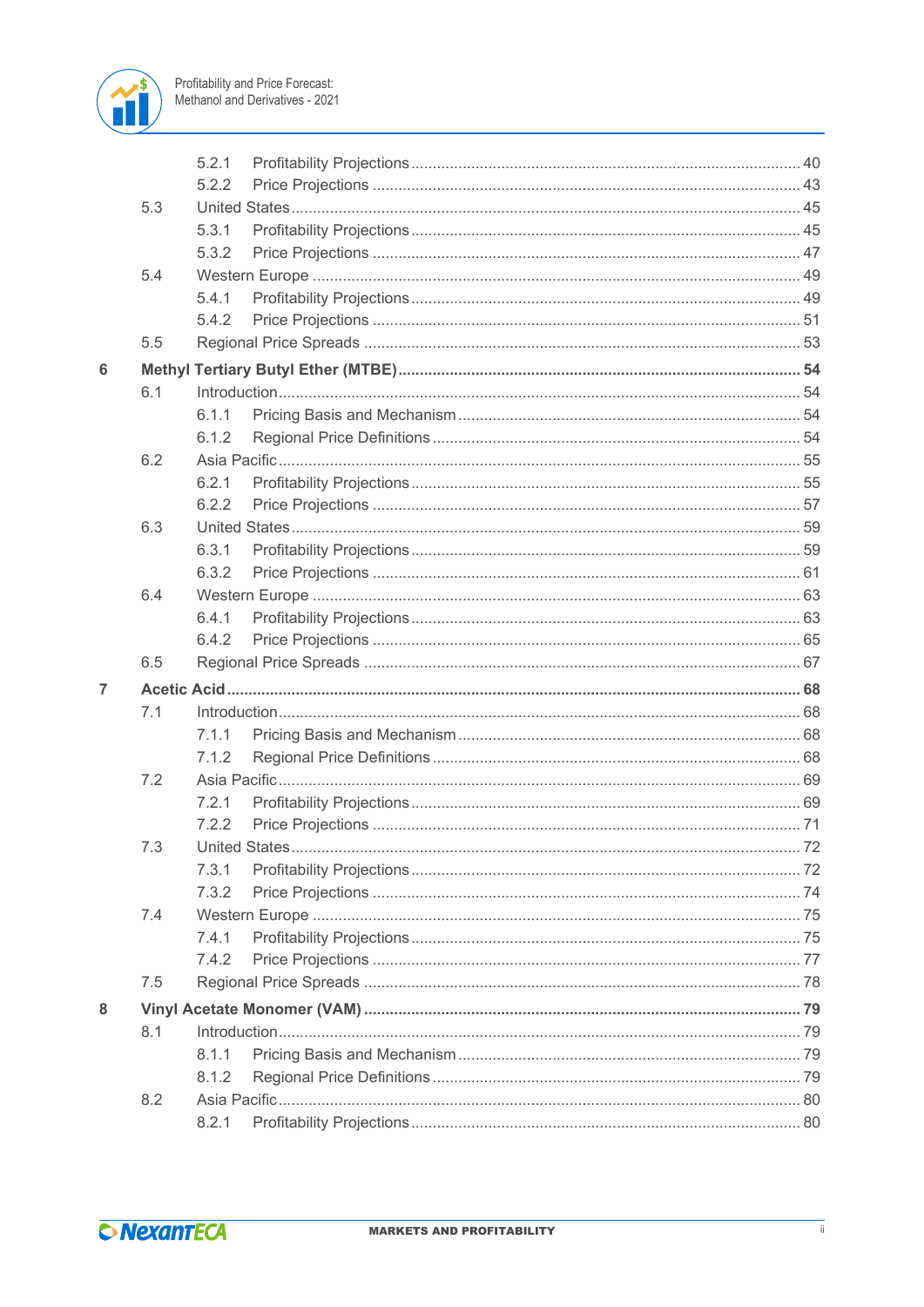

| 8.3 |  |  |
|-----|--|--|
|     |  |  |
|     |  |  |
| 8.4 |  |  |
|     |  |  |
|     |  |  |
| 8.5 |  |  |
|     |  |  |

### **Figures**

| Figure 1  |                                                                            |  |
|-----------|----------------------------------------------------------------------------|--|
| Figure 2  |                                                                            |  |
| Figure 3  |                                                                            |  |
| Figure 4  |                                                                            |  |
| Figure 5  |                                                                            |  |
| Figure 6  |                                                                            |  |
| Figure 7  |                                                                            |  |
| Figure 8  |                                                                            |  |
| Figure 9  |                                                                            |  |
| Figure 10 |                                                                            |  |
| Figure 11 |                                                                            |  |
| Figure 12 |                                                                            |  |
| Figure 13 |                                                                            |  |
| Figure 14 |                                                                            |  |
| Figure 15 |                                                                            |  |
| Figure 16 | United States Petrochemical Feedstock and Refined Product Prices  31       |  |
| Figure 17 | United States Petrochemical Feedstock Prices Relative to WTI Crude Oil  31 |  |
| Figure 18 |                                                                            |  |
| Figure 19 |                                                                            |  |
| Figure 20 |                                                                            |  |
| Figure 21 |                                                                            |  |
| Figure 22 |                                                                            |  |
| Figure 23 |                                                                            |  |
| Figure 24 |                                                                            |  |
| Figure 25 |                                                                            |  |
| Figure 26 |                                                                            |  |
| Figure 27 |                                                                            |  |
| Figure 28 |                                                                            |  |
| Figure 29 |                                                                            |  |
| Figure 30 |                                                                            |  |
| Figure 31 |                                                                            |  |
| Figure 32 |                                                                            |  |
| Figure 33 |                                                                            |  |
| Figure 34 |                                                                            |  |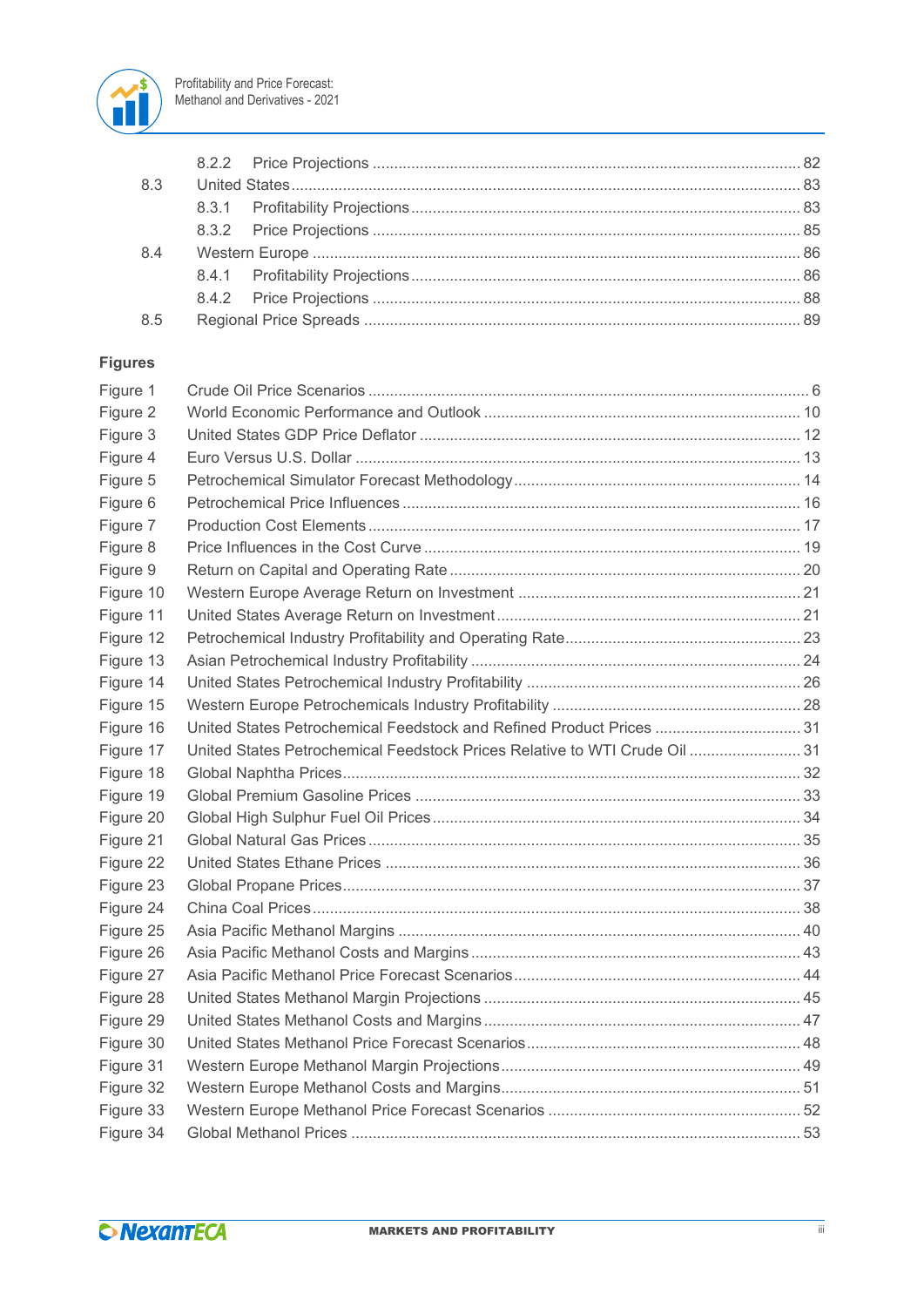

| Figure 35 |  |
|-----------|--|
| Figure 36 |  |
| Figure 37 |  |
| Figure 38 |  |
| Figure 39 |  |
| Figure 40 |  |
| Figure 41 |  |
| Figure 42 |  |
| Figure 43 |  |
| Figure 44 |  |
| Figure 45 |  |
| Figure 46 |  |
| Figure 47 |  |
| Figure 48 |  |
| Figure 49 |  |
| Figure 50 |  |
| Figure 51 |  |
| Figure 52 |  |
| Figure 53 |  |
| Figure 54 |  |
| Figure 55 |  |
| Figure 56 |  |
| Figure 57 |  |
| Figure 58 |  |
| Figure 59 |  |
| Figure 60 |  |
| Figure 61 |  |
| Figure 62 |  |
| Figure 63 |  |
| Figure 64 |  |
| Figure 65 |  |
| Figure 66 |  |
| Figure 67 |  |